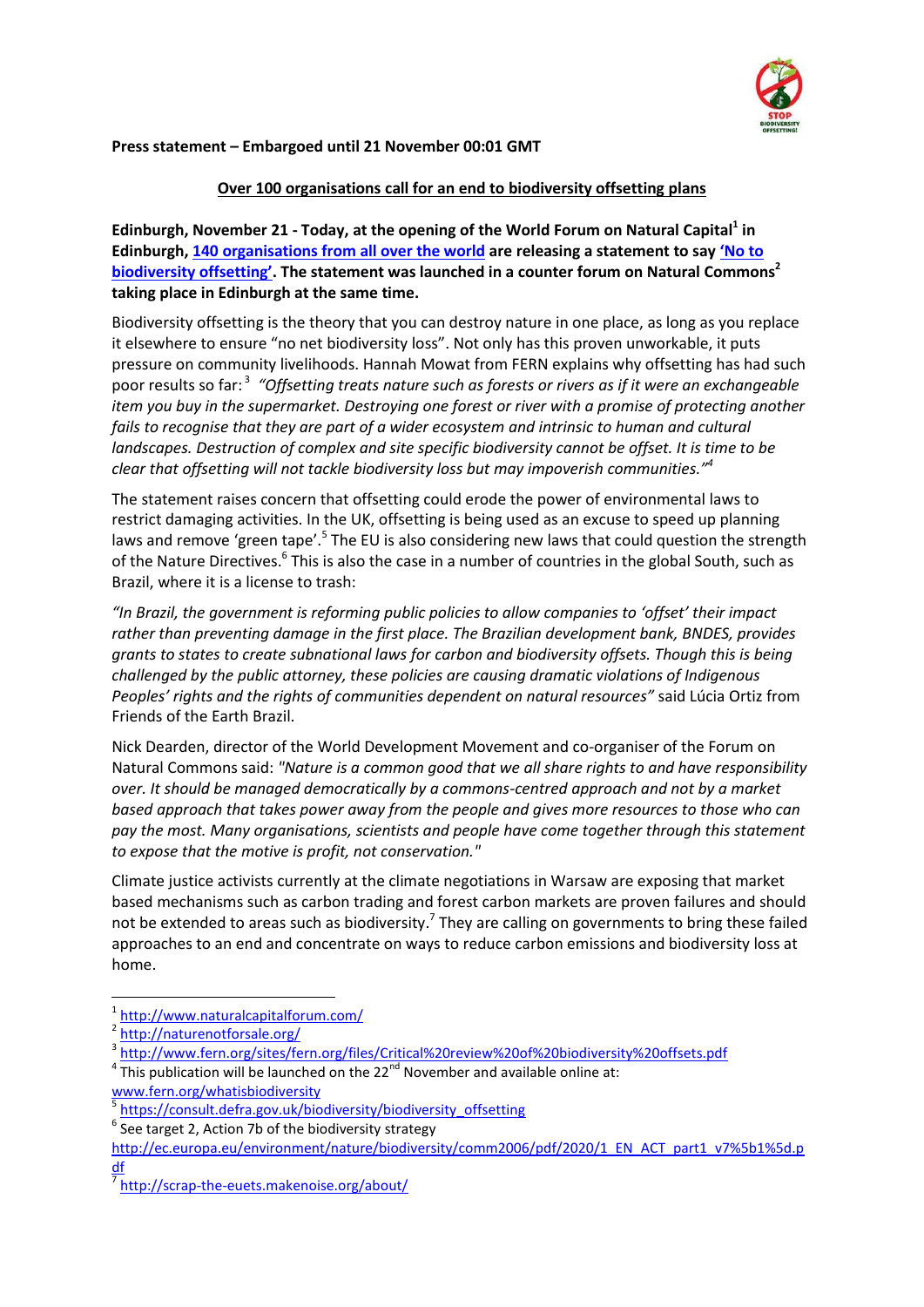

## **Notes for editors:**

- The full statement and list of signatories is available at [http://no-biodiversity](http://no-biodiversity-offsets.makenoise.org/)[offsets.makenoise.org](http://no-biodiversity-offsets.makenoise.org/)
- For more information about the Forum on Natural Commons visit [http://naturenotforsale.org](http://naturenotforsale.org/)

### **For more information, contact:**

Hannah Mowat FERN (In Brussels) +32 (0)4.85.025.432 Nick Dearden (In Edinburgh) +44 (0)7932 335464 Antonio Tricarico (In Edinburgh) +39(0)3.28.84 85 448 Lucia Ortiz (In Brazil) + 55 (0)5.19.84.18.707

### **Signatories of this statement:**

ACIPA (France) Accion Ecologica (Ecuador) Abibimman Foundation (Ghana) ADEGA - Asociación para a Defensa Ecolóxica de Galiza (Spain) AdriaticGreeNet - Onlus AEMS-RÍOS Con Vida (Spain) African Alliance for Rangeland Management and Development - AARMD African Conservation Foundation (United Kingdom) AFRICANDO, Gran Canaria (Spain) Agir pour la Crau (France) Aliança RECOs - Rede de Cooperação Comunitária Sem Fronteiras (Brazil) All India Forum of Forest Movements (India) Alyansa Tigil Mina -ATM (Philippines) Asociatia Bankwatch Romania Asociación Ambiente y Sociedad (Colombia) Asociación Geográfica Ambiental Attac (Austria) Attac (France) Attac (Germany) BankTrack Beyond Copenhagen Collective (India) Bharat Jan Vigyan Jatha (India) Biofuelwatch UK/US Both ENDS (Netherlands) BUKO (Federal coordination of internationalism) Caldero Mágico Carbon Trade Watch CEADESC (Bolivia) CEE Bankwatch Network CEEweb for Biodiversity Centro de referencia do movimento da cidadania pelas aguas florestas e montanhas Iguassu Iterei (Brasil) Chipko- Appiko Movement (India)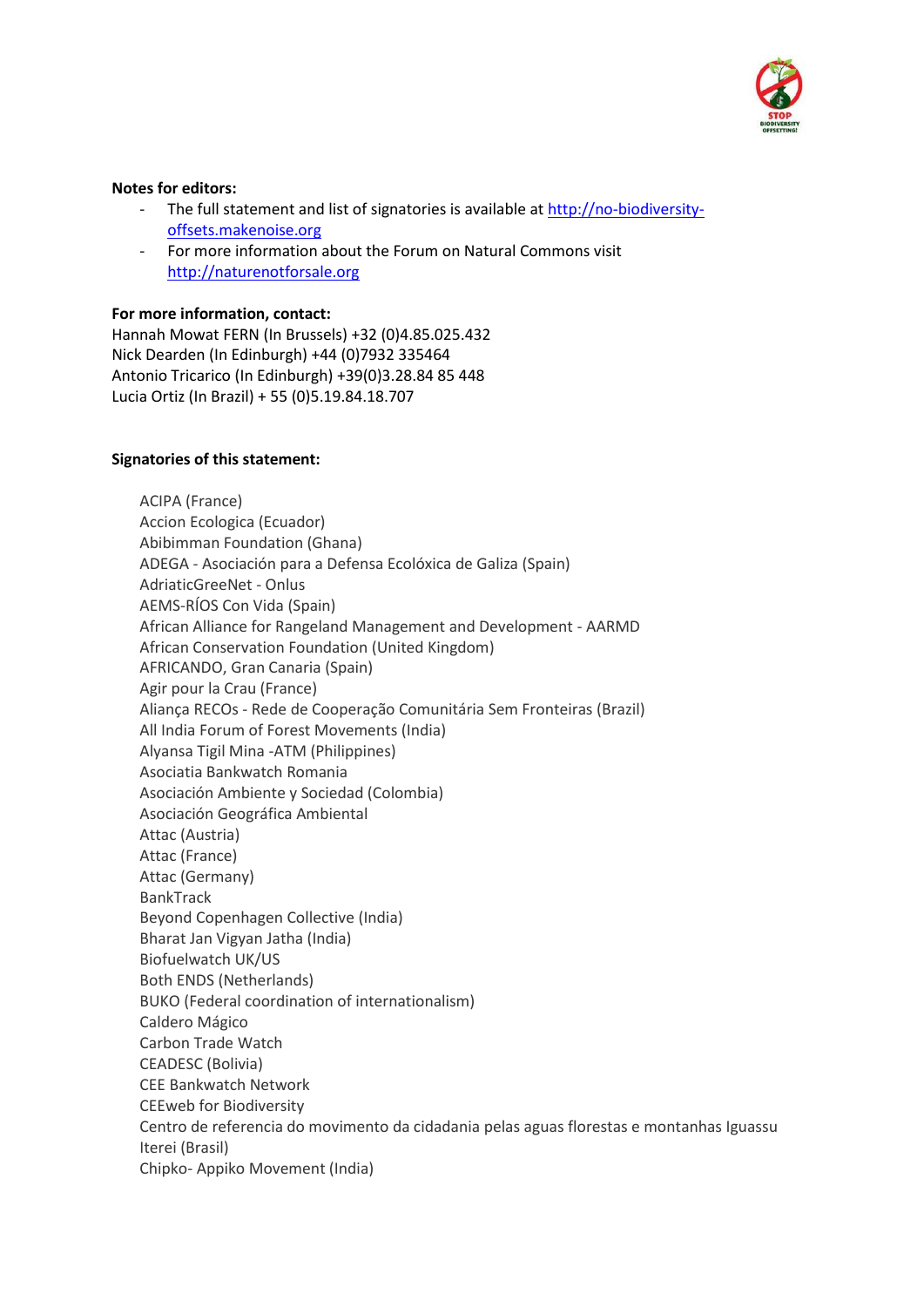

Ciel voilé (France) Corporate Europe Observatory Counter Balance Doman Chalosse Vivante Down to Earth - Indonesia (UK) ECA Watch (Austria) Ecojornalistas do Rio Grande do Sul (Brazil) Eco-Justice Ministries Ecological Justice (Indonesia) Ecologistas en Accion (Spain) Ecologistas en Accion de Sanlúcar de Barrameda (Cádiz) Ecologistas en Accion de la Comunidad de Madrid Ecologistes en Acció del País Valencià Ecologistes en Acció de Sant Vicent del Raspeig-GREMA Ecologistas en Accion de Baena Ecologistas en Accion de Fresnedillas de la Oliva Ecologistas en Acción de Guadalajara Ecologistas en acción de Villaviciosa de Odón Ecologistas en Accion Palencia EcoNexus Ecosistemas (Chile) Ekologistak Martxan (Basque country) Ekologistas Kaminan (Columbia) Ethiopian Consumer Society FASE-Solidariedade e Educação (Brazil) FERN Feasta (Ireland) Fondation Copernic (France) Food & Water Europe Food & Water Watch Forest People's Programme (UK) Forest Town Nature Conservation Group (UK) Fórum Carajás (Brazil) Fórum Mudanças Climáticas e Justiça Social (Brazil) Friends of the Earth Brazil Friends of the Earth Costa Rica - COECOCEIBA Friends of the Earth Europe Friends of the Earth Flanders and Brussels Friends of the Earth France Friends of the Earth International Friends of the Earth Latin America and the Carribean - Amigos de la Tierra América Latina y el Caribe Friends of the Earth Mexico - Otros Mundos-Chiapas Friends of the Earth Mozambique - Justiça Ambiental Friends of the Earth Spain - Amigos de la Tierra España Friends of the Earth Sweden Friends of the Earth US (United States) Friends of the Siberian Forests (Russia) Gaia Foundation Gas Field Free Leamington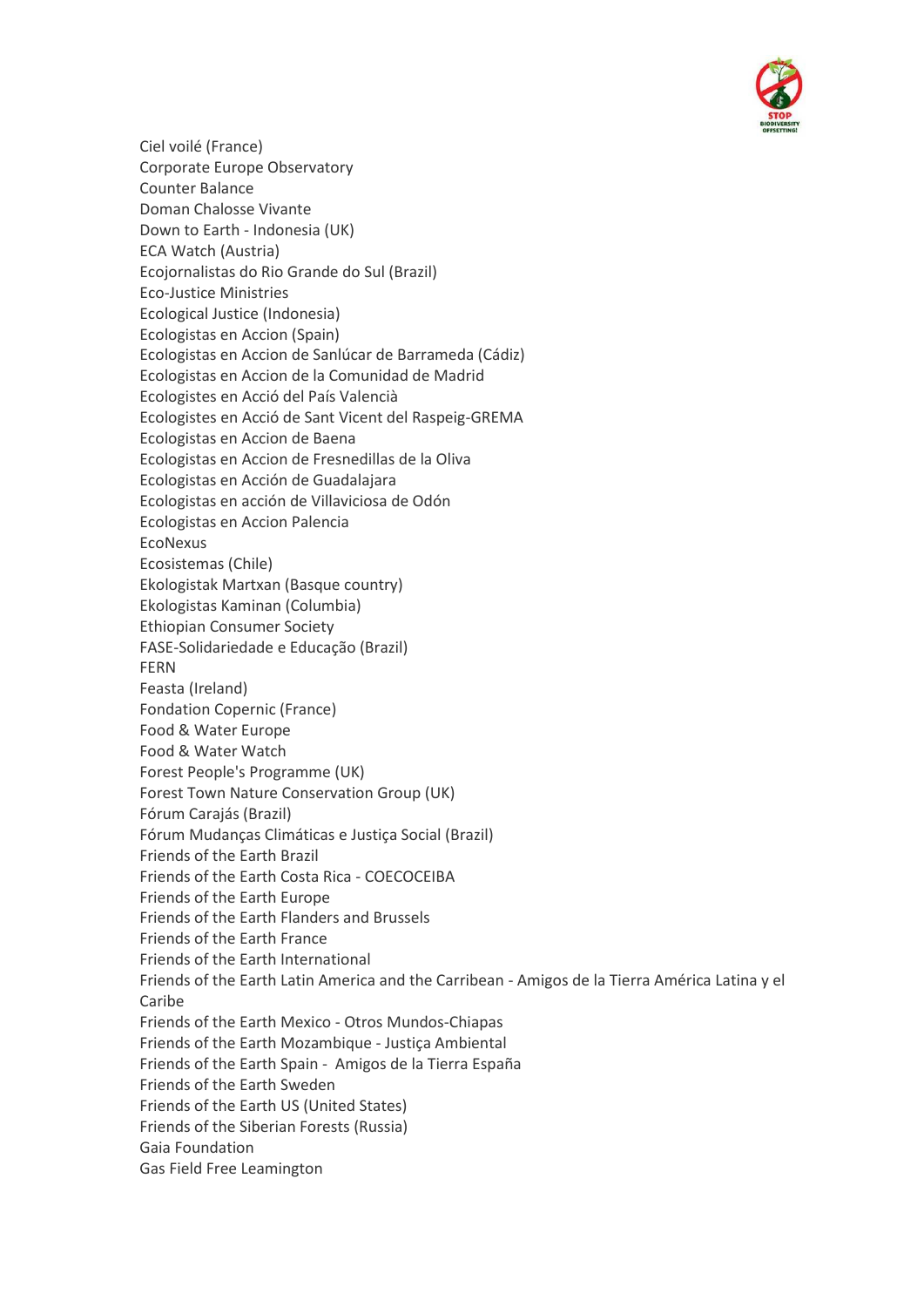

Global Justice Ecology Project Guardacielos Gujarat Forum on CDM (India) Heinrich Boell Foundation (Germany) Human Rights in Masoala ICCA Consortium Indian Social Action Forum - INSAF (India) Indonesia for Global Justice Institute for Agriculture and Trade Policy (United States) Institute for Ecology and Action Anthropology -INFOE (Germany) Instituto Equit - Gênero, Economia e Cidadania Global (Brazil) International Scientific Forum "Danube - River of Cooperation" Jeunes Volontaires pour l'Environnement (Togo) Klimagerechtigkeit Leipzig (Germany) Labour,Health and Human Rights Development Centre (Nigeria) Little Village Environmental Justice Org Mangrove Action Project Medicina Democratica Onlus MiningWatch Canada Movimento Mulheres pela P@Z! (Brazil) Nature Citoyenneté Crau Camargue Alpille (France) New York Climate Action Group (United States) NESPON (India) ODG - Observatori del Deute en la Globalitzaciò (Spain) OFRANEH - Organizacion Fraternal Negra Hondureña (Honduras) Comitato Opzione Zero (Italy) Pan-African Club Plataforma contra la Especulación Urbanística y Ambiental de Candeleda Plataforma de Toledo en defensa del Tajo Presidio Europa No Tav (Italy) Project for Energy Accountability Quebrantahuesos (Spain) Re:Common (Italy) Redmontanas (Spain) Save our Woods (UK) School of Democratic Economics Skyguards South Asian Dialogues on Ecological Democracy (India) Sudwind (Austria) TACA (France) Terrae Organizacao da sociedade civil (Brazil) Terra SOS-tenible (Spain) The Corner House (United Kingdom) The Land Magazine (UK) The Woodlandleague (Ireland) **Timberwatch** Tourism investigation & monitoring team (tim-team) (Thailand) TNI - Transnational Institute (The Netherlands) TuK INDONESIA 'Ulu Foundation